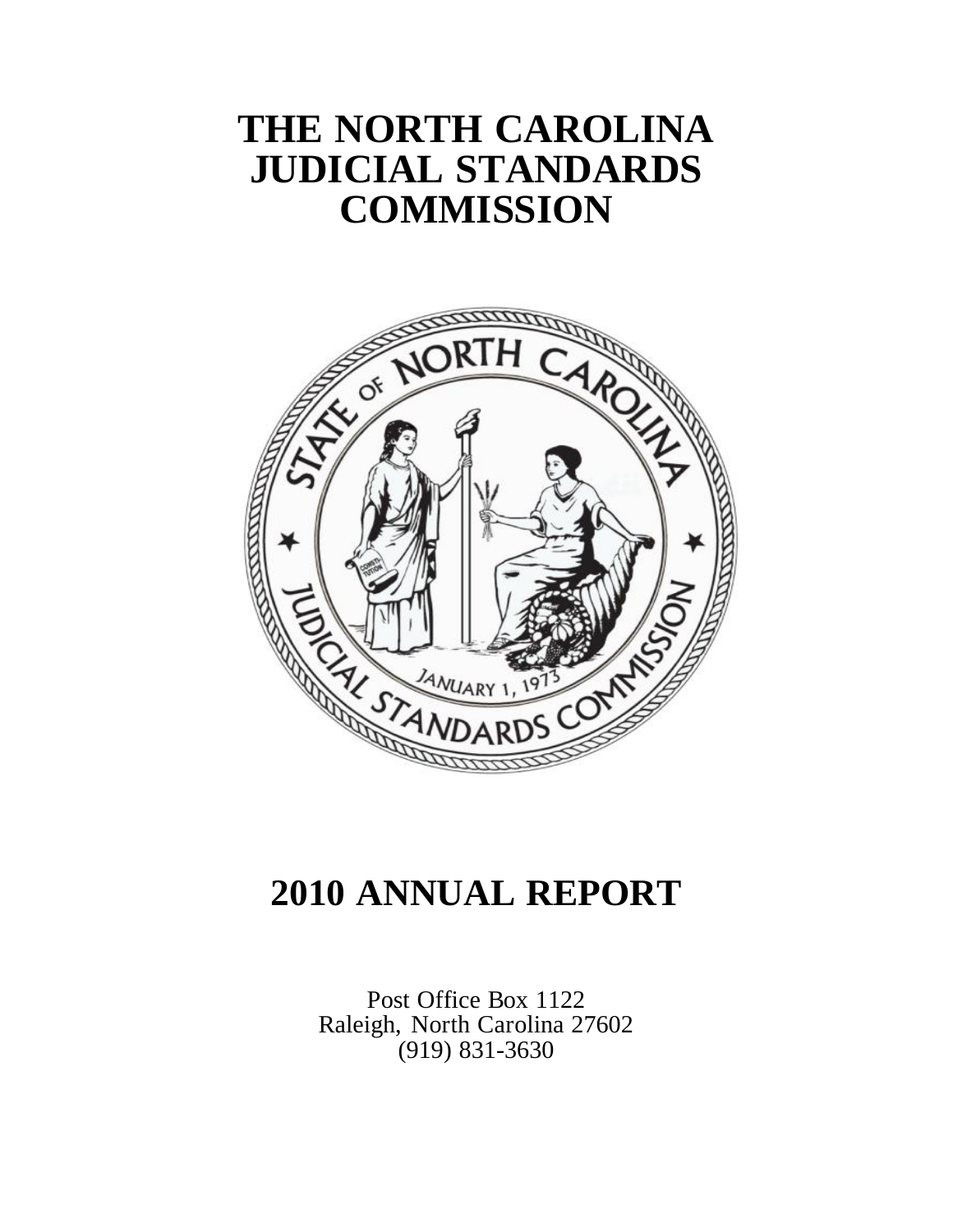## **CONTENTS**

| APPENDIX A - Past and Present Members of the |  |
|----------------------------------------------|--|
|                                              |  |

This report provides statistical data of the activities of the Commission in 2010. For further information please visit the Judicial Standards Commission's web site at:

<http://www.nccourts.org/Courts/CRS/Councils/JudicialStandards/Default.asp>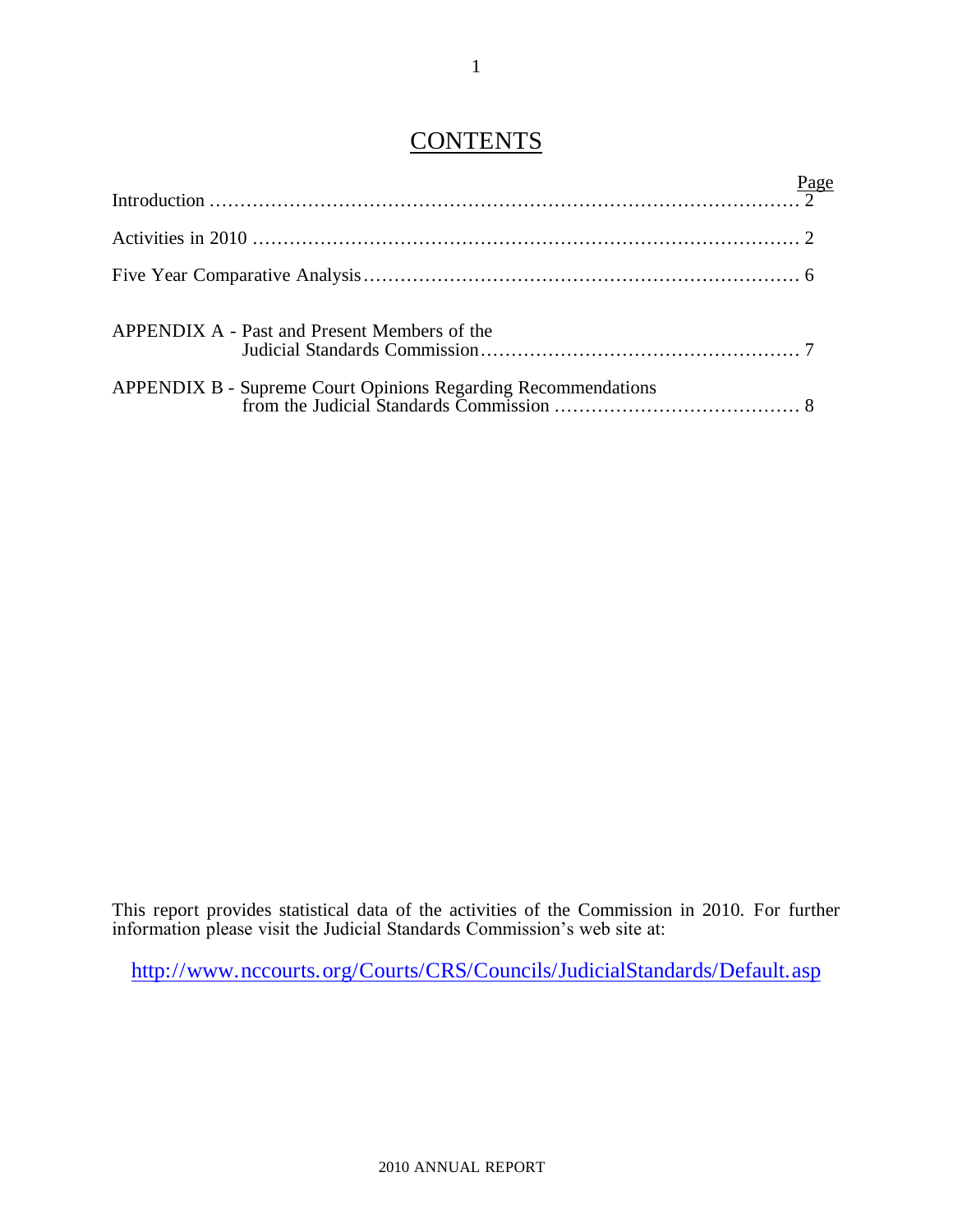#### **INTRODUCTION**

The North Carolina Judicial Standards Commission was created in 1973 by virtue of an amendment to Article IV, Section 17 of the Constitution of North Carolina and the enactment of Article 30 of Chapter 7A of the General Statutes. The purpose of the Commission has been repeatedly stated by the Supreme Court, but was first voiced by Justice Exum in *In re Crutchfield*, 289 N.C. 597, 602, 223 S.E.2d 822, 825 (1975):

> "[A proceeding before the Judicial Standards Commission] is neither criminal nor civil in nature. It is an inquiry into the conduct of a judicial officer, the purpose of which is not primarily to punish any individual but to maintain due and proper administration of justice in our State's courts, public confidence in its judicial system, and the honor and integrity of its judges."

The Commission exists as the appropriate agency "for the investigation and resolution of inquiries concerning the qualifications or conduct of any justice or judge of the General Court of Justice." N.C.G.S. §7A-374.1. It receives and investigates complaints of judicial misconduct or disability, institutes disciplinary proceedings, conducts hearings, and recommends appropriate disciplinary action to the North Carolina Supreme Court or the North Carolina Court of Appeals. The Commission itself can neither censure nor remove. It functions to aid in determining whether a justice or judge is unfit or unsuitable, and it is for the court to actually assess the disciplinary sanctions provided in N.C.G.S. §7A-376. *In re Nowell*, 293 N.C. 235, 237 S.E.2d 246 (1977).

The Commission also provides formal advisory opinions to judges and justices in response to written requests. The executive director and Commission counsel provide informal advisory opinions upon request and participate in new judge training and continuing judicial education.

The membership of the Commission consists of one Court of Appeals judge, who serves as the chairperson, two superior court judges, and two district court judges, each appointed by the Chief Justice of the Supreme Court; four members of the Bar, elected by the Council of The North Carolina State Bar; and four citizens who are neither judges, active or retired, nor attorneys, two appointed by the Governor, one appointed by the Speaker of the North Carolina House of Representatives and one appointed by the President Pro Tempore of the North Carolina Senate.

#### **ACTIVITIES IN 2010**

Inquiries concerning the conduct of any justice or judge of the General Court of Justice are initiated by written complaints from members of the public or opened by the Commission acting on its own motion. 25 such complaints were pending at the beginning of 2010: 16 awaiting initial review or receipt of additional information, 5 under formal investigation, and 4 inquires pending hearing. During the year, 241 new complaints were filed or initiated by the Commission on its own motion. Formal investigations were ordered in 21 complaints. One public reprimand was ordered regarding 1 complaint. The Commission did not find probable cause to initiate any formal disciplinary proceedings in 2010. As indicated below, 22 matters were left pending at the end of 2010: 15 complaints awaiting initial review or the receipt of additional information and 7 complaints under formal investigation.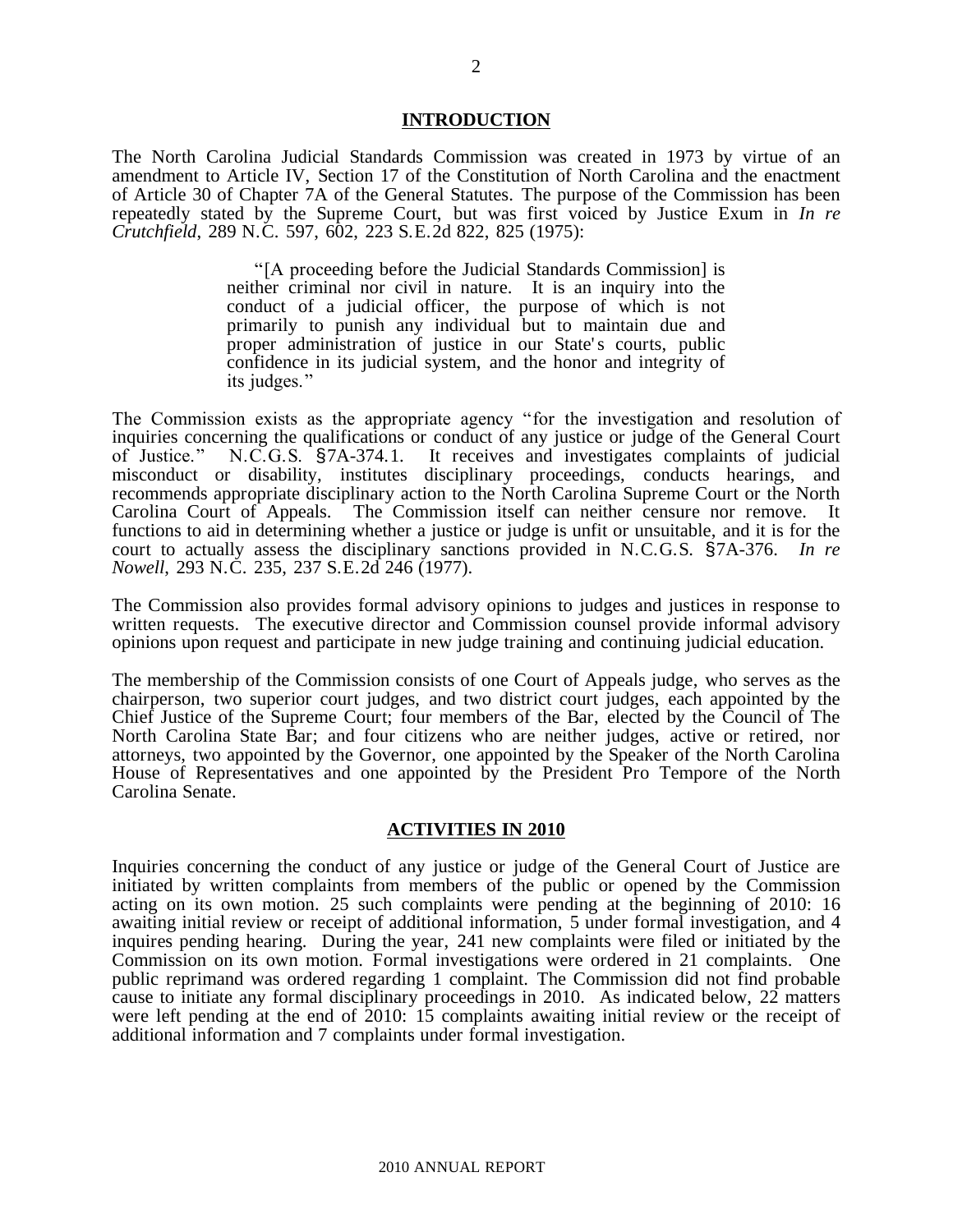#### **CASELOAD 2010**

| Matters pending $1/1/10$    | 25  |
|-----------------------------|-----|
| 2010 Complaints             | 241 |
| <b>Total Workload</b>       | 266 |
| Complaints Disposed in 2010 | 244 |
| Matters Pending 12/31/10    | 22  |

As in previous years, the majority of complaints were terminated by the Commission after initial review. Of the 244 complaints disposed of during the year, 220 were dismissed after initial review, 1 was dismissed after initial review with a letter of caution, 12 were dismissed after formal investigations, and 6 were dismissed after a formal investigation with a letter of caution. One public reprimand was ordered by the Commission. No statement of charges was filed to initiate a disciplinary proceeding or hearing conducted in 2010.

The North Carolina Supreme Court in *In re Belk,* 364 N.C. 114, 691 S.E.2d 685 (2010) removed District Court Judge William I. Belk from office following review of the Judicial Standards Commission's 2009 recommendation for removal.

#### **COMPLAINT DISPOSITION 2010**



\*Commission dismissed after removal of respondent judge.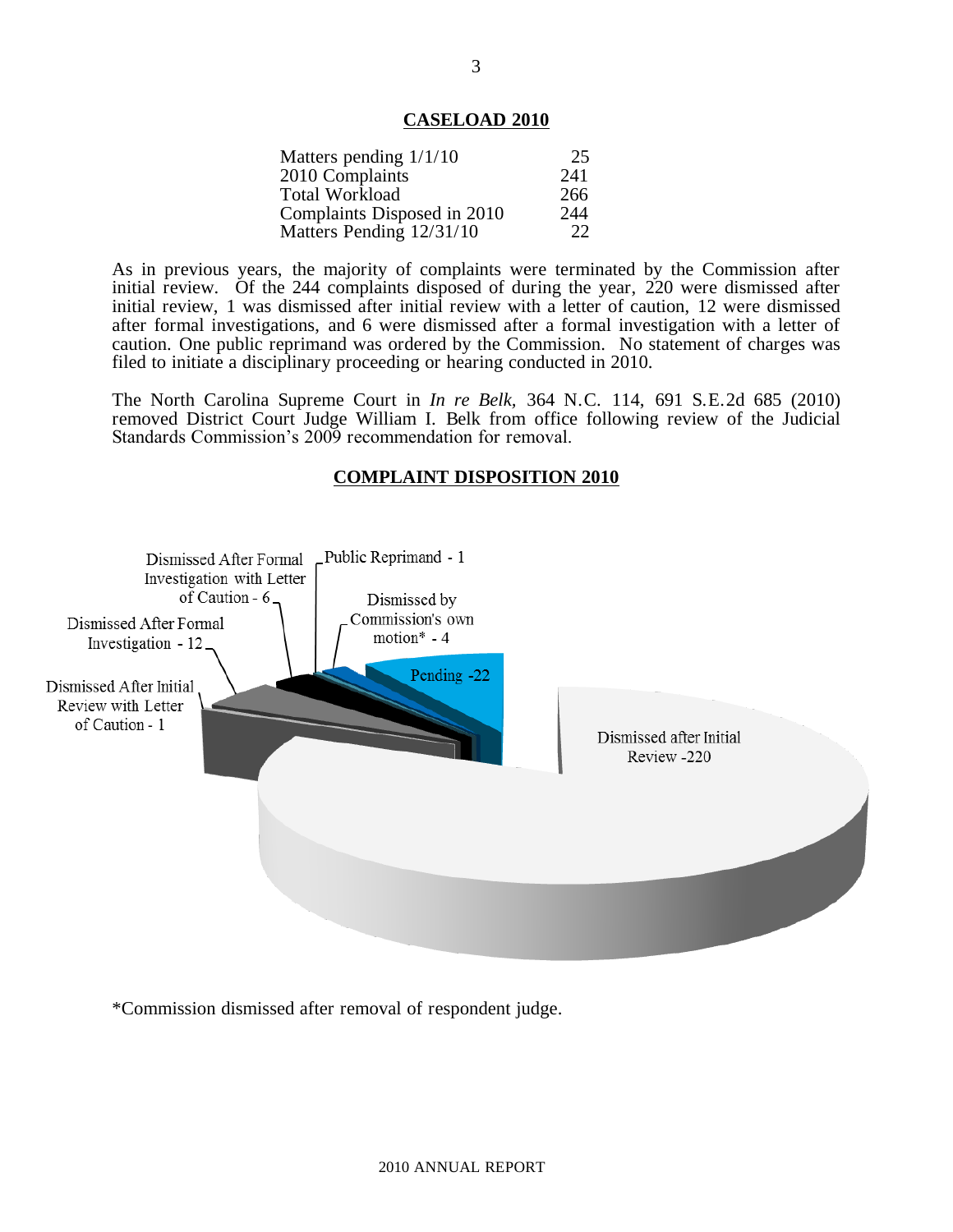### **SOURCES OF COMPLAINTS**



Some complaints were provided by more than one complainant.



Some complaints named more than one judge or justice.

4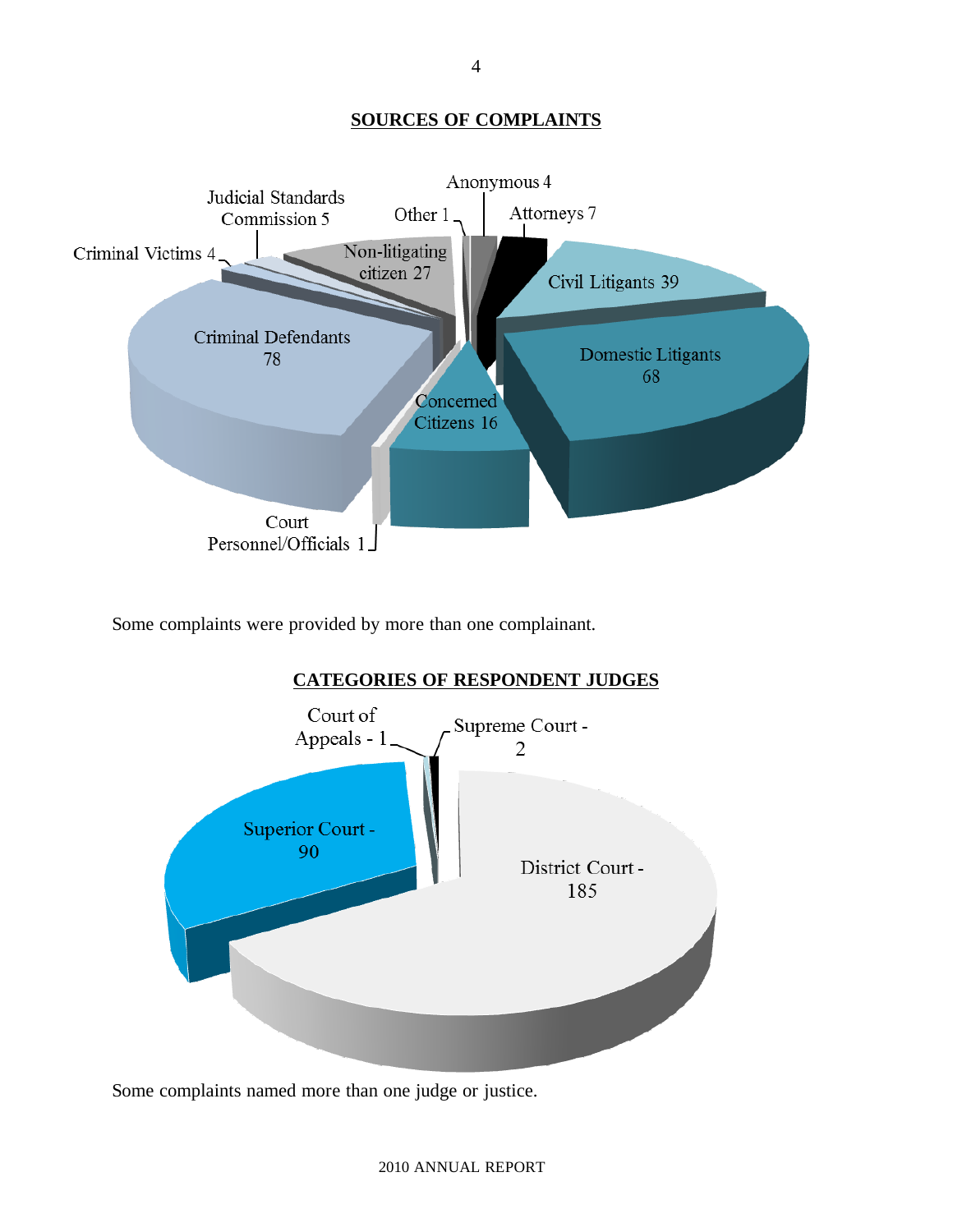## **COMPLAINT ALLEGATIONS**

| Abuse of Power                    | 51             |
|-----------------------------------|----------------|
| <b>Bias</b>                       | 92             |
| Campaign conduct                  | 15             |
| <b>Conflict of Interest</b>       | 5              |
| <b>Criminal Conduct</b>           | 5              |
| Delay                             | 55             |
| Demeanor                          | 21             |
| Denied Fair Hearing               | 34             |
| Disability                        | $\mathbf{1}$   |
| <b>Ex Parte Communication</b>     | 47             |
| <b>Failed Administrative Duty</b> | 3              |
| Fraud/Corruption                  | $\overline{7}$ |
| <b>Inappropriate Comments</b>     | 34             |
| Legal/Procedural Error            | 202            |
| Other                             | 15             |
| <b>Prestige Misuse</b>            |                |
| <b>TOTÁL</b>                      |                |

Some complaints contained more than one allegation.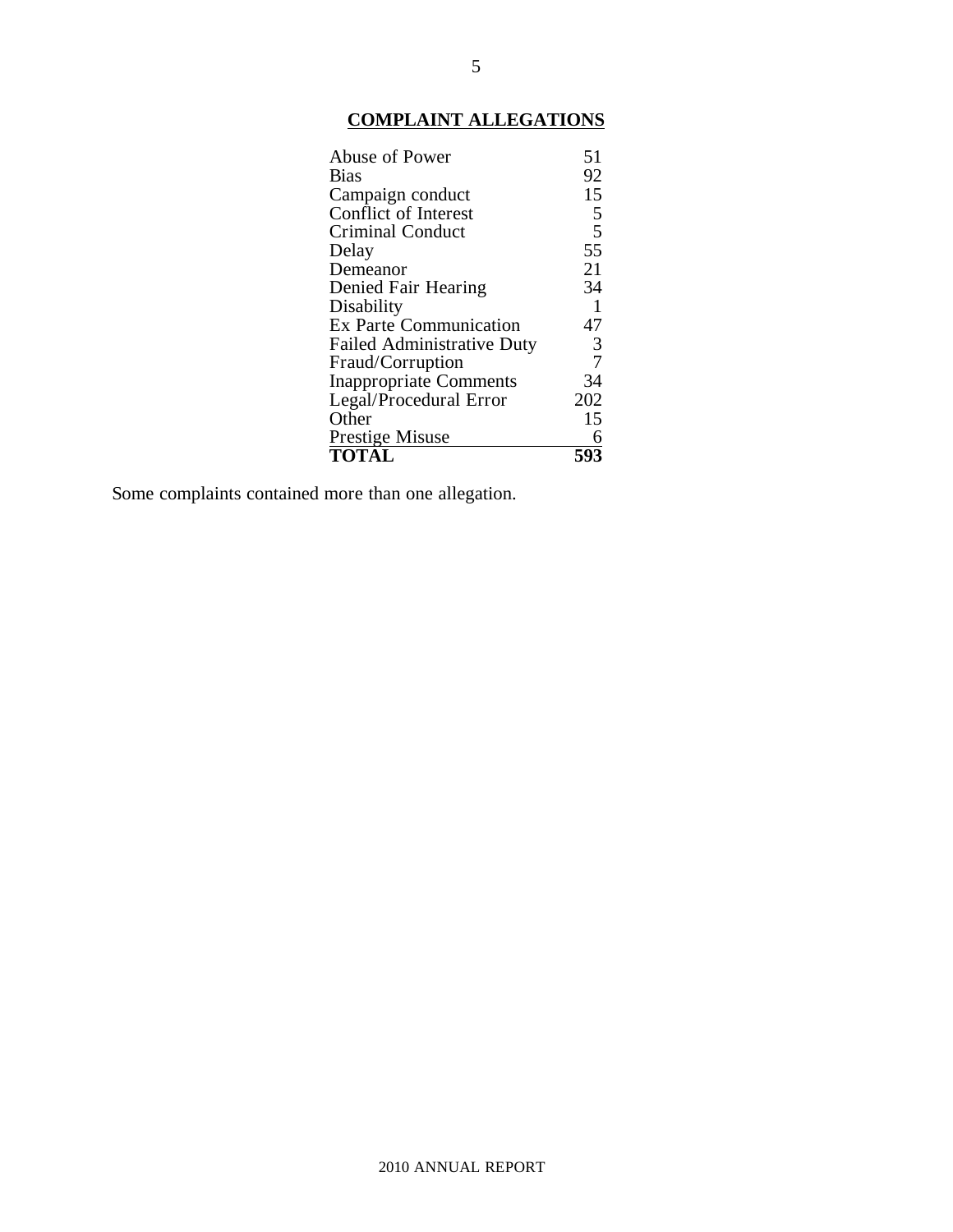| Year  | Pending<br>from<br>Previous<br>Years | <b>New</b> | Pending<br>at Year<br>End | Dismissed<br>After Initial<br>Review | Formal<br>Investigation<br>Ordered | Dismissed<br>After Formal<br>Investigation | Private<br>Letter of<br>Caution | Public<br>Reprimand | Statement<br>of Charges<br>Filed | Stipulated<br>Dismissal | Hearing<br>Conducted | <b>Dismissed</b><br>After<br>Hearing | Recommendation<br>For<br>Discipline Filed |
|-------|--------------------------------------|------------|---------------------------|--------------------------------------|------------------------------------|--------------------------------------------|---------------------------------|---------------------|----------------------------------|-------------------------|----------------------|--------------------------------------|-------------------------------------------|
| 2010  | 25                                   | 241        | 22                        | 220                                  | 21                                 | 12                                         | $\overline{7}$                  |                     | $\boldsymbol{0}$                 | $1(4) \pm$              | $\boldsymbol{0}$     | $\boldsymbol{0}$                     | $\mathbf{0}$                              |
| 2009  | 47                                   | 279        | 25                        | 259                                  | 25                                 | 19                                         | 11                              | $\overline{4}$      | 3(8)                             | $2(3)*$                 | 2(4)                 |                                      | 1(3)                                      |
| 2008  | 37                                   | 306        | 47                        | 257                                  | 33                                 | 11                                         | 22                              | 3                   | 5                                | $\boldsymbol{0}$        | 3                    | 3                                    |                                           |
| 2007  | 67                                   | 262        | 37                        | 260                                  | 15                                 | 8                                          | $\overline{4}$                  | 3                   | 15                               |                         | 3                    |                                      |                                           |
| 2006  | 34                                   | 268        | 67                        | 208                                  | 24                                 | 9                                          | 7                               | $\boldsymbol{0}$    | 9                                |                         | $\overline{c}$       | $\mathbf{0}$                         |                                           |
| Total |                                      | 1356       |                           | 1204                                 | 118                                | 59                                         | 51                              | 11                  | 32                               | 5                       | 10                   | 5                                    |                                           |
| Avg   |                                      | 271.2      |                           | 240.8                                | 23.6                               | 11.8                                       | 10.2                            | 2.2                 | 6.4                              |                         | $\overline{2}$       |                                      |                                           |

### **FIVE YEAR COMPARATIVE ANALYSIS**

*number in ( ) indicates total number of complaints addressed*

*\* dismissed due to death of the respondent judge*

*± dismissed due to removal of the respondent judge*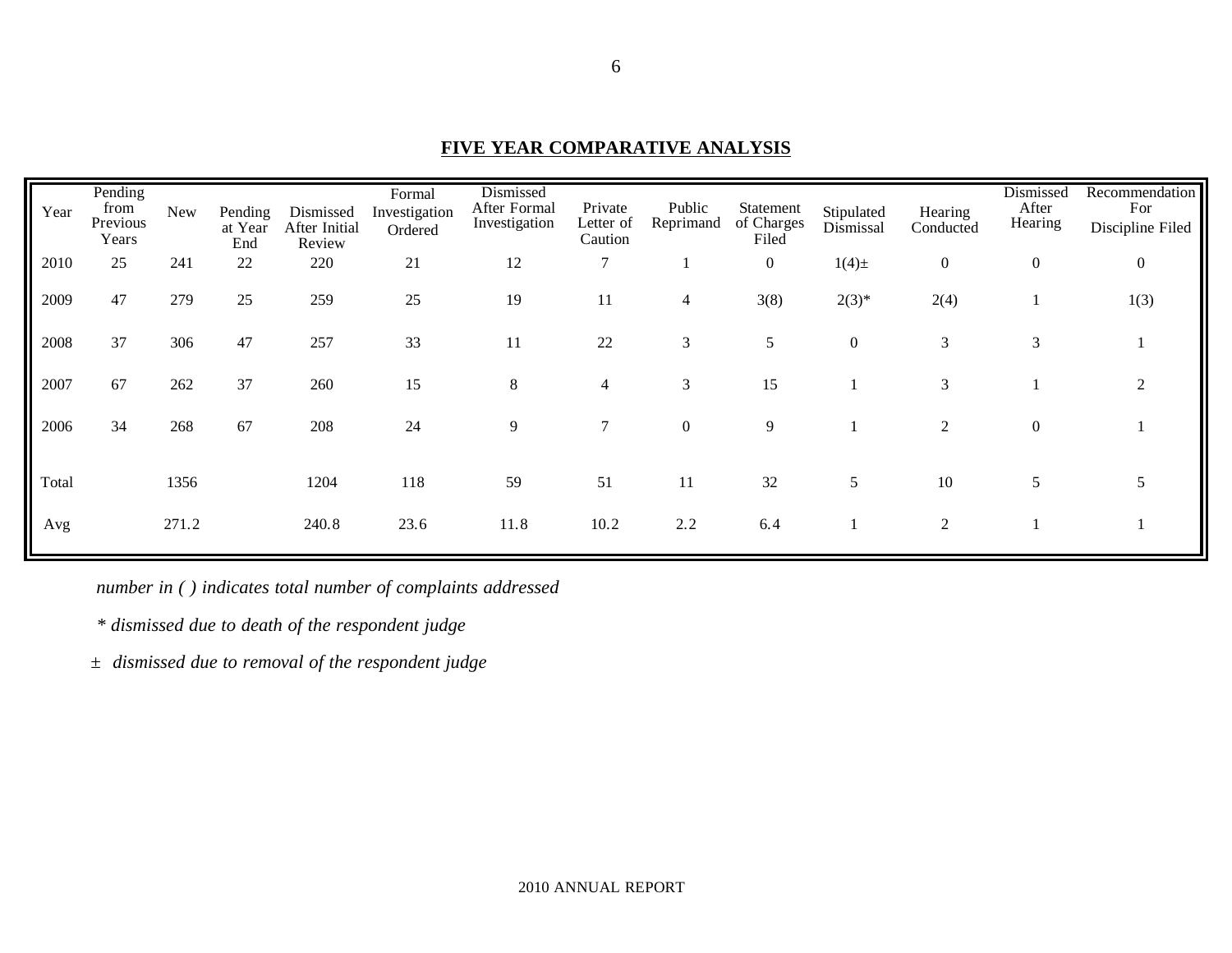#### APPENDIX A

#### **PAST AND PRESENT MEMBERS OF THE JUDICIAL STANDARDS COMMISSION**

#### **Judges Appointed by the Chief Justice**

**Court of Appeals Superior Court District Court**

| Hon. Walter E. Brock       |
|----------------------------|
| Hon. Edward B. Clark       |
| Hon. Gerald Arnold         |
| Hon. Clifton E. Johnson    |
| Hon. Sidney S. Eagles, Jr. |
| Hon. Jack L. Cozort        |
| Hon. John B. Lewis, Jr.    |
| Hon. John C. Martin *      |
|                            |

#### **Attorneys Elected by the State Bar Council**

\* *current member* Mr. Emerson T. Sanders Mr. Marvin B. Koonce, Jr. Hon. Todd W. Tilley \* Mr. Robert G. Sanders Ms. N. Susan Whittington Mr. Jerome B. Clark, Jr. Mrs. Veatrice C. Davis Mr. E. K. Powe Ms. Pamela S. Gaither Mr. William K. Davis Mr. Melvin C. Swann, Jr. Mr. Z. Creighton Brinson Mr. Roland W. Leary Mr. Charles M. Davis Mr. James L. Mebane Mr. Ronald Barbee Mr. T. Ray Warren Mr. William O. King Mr. Steven Michael Mr. Dudley Humphrey \* Mr. L.P. Hornthal, Jr. \* Mr. Edward T. Hinson, Jr.\* Mr. William H. Jones, Jr. \*

| Cours of Trippeans         | $\omega$                 | <b>DISTRE COULT</b>        |
|----------------------------|--------------------------|----------------------------|
| Hon. Walter E. Brock       | Hon. George M. Fountain  | Hon. E. D. Kuykendall, Jr. |
| Hon. Edward B. Clark       | Hon. W. Douglas Albright | Hon. C. Walter Allen       |
| Hon. Gerald Arnold         | Hon. James M. Long       | Hon. L. T. Hammond, Jr.    |
| Hon. Clifton E. Johnson    | Hon. Robert D. Lewis     | Hon. W. S. Harris, Jr.     |
| Hon. Sidney S. Eagles, Jr. | Hon. Marvin K. Gray      | Hon. A. Elizabeth Keever   |
| Hon. Jack L. Cozort        | Hon. James L. Baker, Jr. | Hon. Joyce A. Hamilton     |
| Hon. John B. Lewis, Jr.    | Hon. Richard D. Boner    | Hon. Tanya T. Wallace      |
| Hon. John C. Martin *      | Hon. Paul L. Jones *     | Hon. Rebecca B. Knight *   |
|                            | Hon. Tanya T. Wallace *  | Hon. Alexander Lyerly *    |

### **Citizens Appointed by the Governor**

Mr. Harold K. Bennett Mrs. George L. Hundley Mr. R. Wayne Troutman \* Mr. Rivers D. Johnson, Jr. Mr. Albert E. Partridge, Jr. Mr. Louis J. Fisher, Jr. Mrs. Margaret H. Almond Mrs. Linda Brown Douglas \* Mr. Arthur B. Schools, Jr. \*

# **Citizens Appointed by the General Assembly**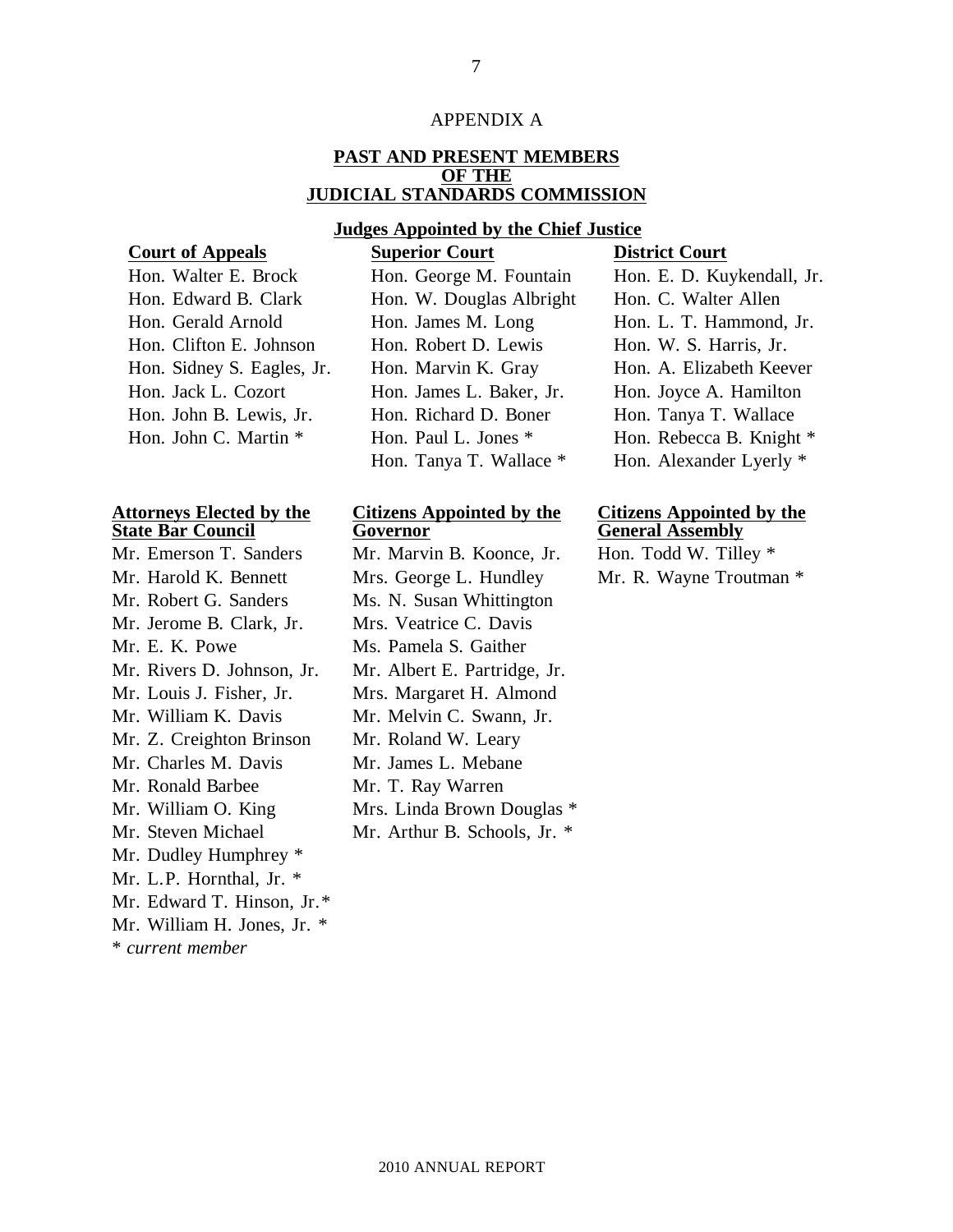#### APPENDIX B

#### **SUPREME COURT OPINIONS REGARDING RECOMMENDATIONS OF THE JUDICIAL STANDARDS COMMISSION**

*In re Crutchfield*, 289 N.C. 597, 223 S.E.2d 822 (1975) *In re Edens*, 290 N.C. 299, 226 S.E.2d 5 (1976) *In re Stuhl*, 292 N.C. 379, 233 S.E.2d 562 (1977) *In re Nowell*, 293 N.C. 235, 237 S.E.2d 246 (1977) *In re Hardy*, 294 N.C. 90, 240 S.E.2d 367 (1978) *In re Martin*, 295 N.C. 291, 245 S.E.2d 766 (1978) *In re Peoples*, 296 N.C. 109, 250 S.E.2d 890 (1978) *In re Martin* 302 N.C. 299, 275 S.E.2d 412 (1981) *In re Hunt*, 308 N.C. 328, 302 S.E.2d 235 (1983) *In re Kivett*, 309 N.C. 635, 309 S.E.2d 422 (1983) *In re Wright*, 313 N.C. 495, 329 S.E.2d 668 (1985) *In re Griffin*, 320 N.C. 163, 357 S.E.2d 682 (1987) *In re Bullock*, 324 N.C. 320, 377 S.E.2d 743 (1989) *In re Hair*, 324 N.C. 324, 377 S.E.2d 749 (1989) *In re Greene*, 328 N.C. 639, 403 S.E.2d 257 (1991) *In re Bullock*, 328 N.C. 712, 403 S.E.2d 264 (1991) *In re Sherrill*, 328 N.C. 719, 403 S.E.2d 255 (1991) *In re Harrell*, 331 N.C. 105, 414 S.E.2d 36 (1992) *In re Martin*, 333 N.C. 242, 424 S.E.2d 118 (1993) *In re Bissell*, 333 N.C. 766, 429 S.E.2d 731 (1993) *In re Hair*, 335 N.C. 150, 436 S.E.2d 128 (1993) *In re Cornelius*, 335 N.C. 198, 436 S.E.2d 836 (1993) *In re Bullock*, 336 N.C. 586, 444 S.E.2d 299 (1994) *In re Leonard*, 339 N.C. 596, 453 S.E.2d 521 (1995) *In re Martin*, 340 N.C. 248, 456 S.E.2d 517 (1995) *In re Greene*, 340 N.C. 251, 456 S.E.2d 516 (1995) *In re Ammons*, 344 N.C. 195, 473 S.E.2d 326 (1996) *In re Fuller*, 345 N.C. 157, 478 S.E.2d 641 (1996) *In re Martin*, 345 N.C. 167, 478 S.E.2d 186 (1996) *In re Renfer*, 345 N.C. 632, 482 S.E.2d 540 (1997) *In re Renfer*, 347 N.C. 382, 493 S.E.2d 434 (1997)